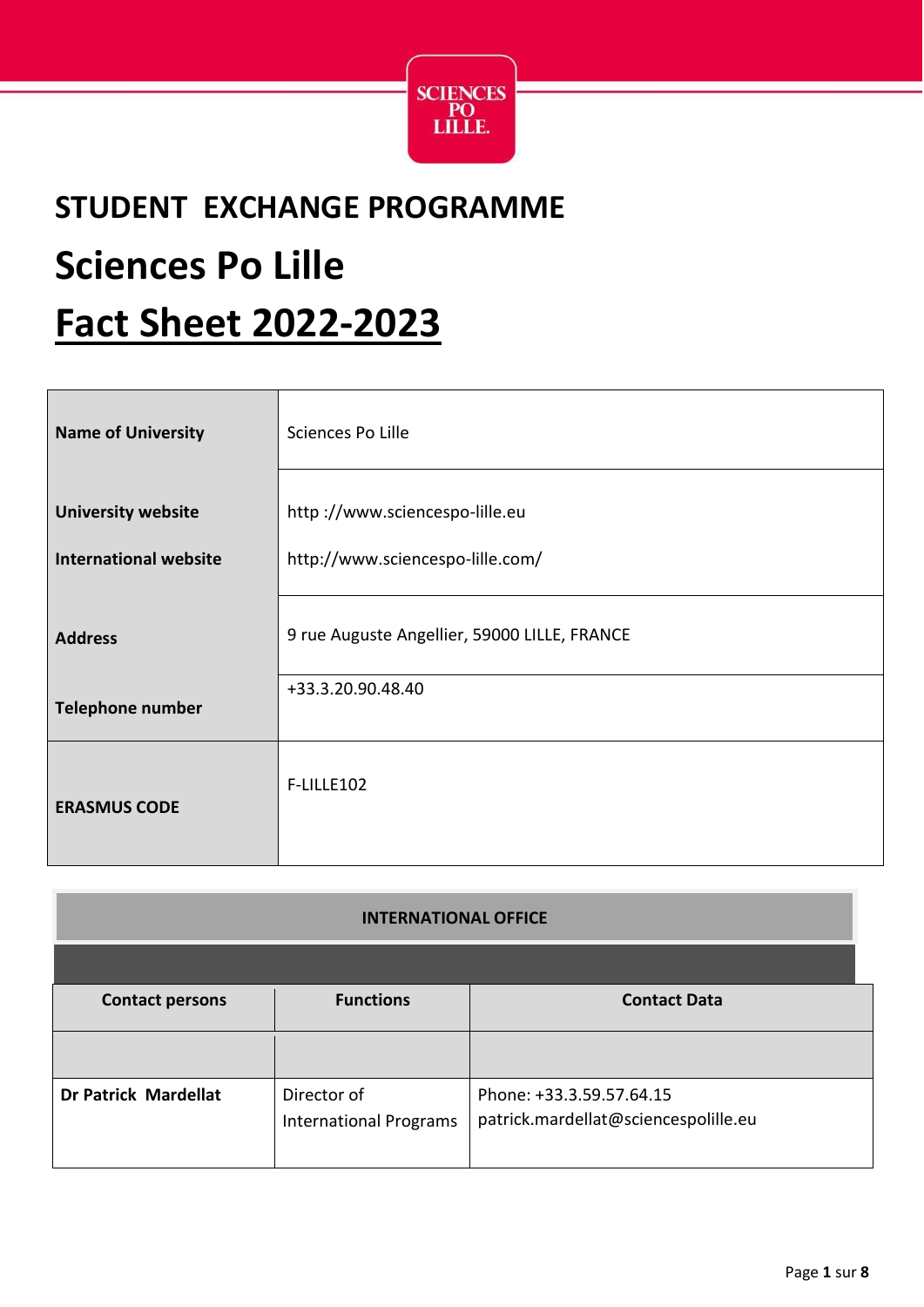

| Dr Guillaume Duseigneur               | <b>Head of International</b><br>Office                    | Phone: +33.3.20.90.48.65<br>guillaume.duseigneur@sciencespolille.eu                                                   |
|---------------------------------------|-----------------------------------------------------------|-----------------------------------------------------------------------------------------------------------------------|
| <b>International Exchange Program</b> |                                                           |                                                                                                                       |
| <b>Fabienne Zelent-Clairis</b>        | Incoming students<br>advisor                              | Phone: +33.3.20.90.42.75<br>fabienne.zelent-clairis@sciencespo-lille.eu<br>international.students@sciencespo-lille.eu |
| Dr Katarzyna Czernicka                | Outgoing students<br>advisor                              | Phone: +33.3.20.90.42.80<br>katarzyna.czernicka@sciencespo-lille.eu                                                   |
| <b>Juliane Laporte</b>                | Double diplomas and<br>international<br>exchanges advisor | Phone: +33.3.20.90.48.46<br>juliane.laporte@sciencespo-lille.eu                                                       |
| <b>Valentin Dumetz</b>                | Assistant in charge of<br>incoming mobility               | Phone: +33.3.20.90.48.54<br>Valentin.dumetz@sciencespo-lille.eu                                                       |
| <b>Marine Carneiro</b>                | International mobility<br>administrator                   | Phone: +33.3.20.90.42.85<br>Marine.carneiro@sciencespo-lille.eu                                                       |
| <b>Summer School</b>                  |                                                           |                                                                                                                       |
| <b>Fabienne Zelent-Clairis</b>        | Short Programs/<br>Summer school advisor                  | Phone: +33.3.20.90.48.54<br>fabienne.zelent-clairis@sciencespo-lille.eu                                               |

| Your stay in our Institute 2022/2023                          |                                                      |                                                 |
|---------------------------------------------------------------|------------------------------------------------------|-------------------------------------------------|
|                                                               |                                                      |                                                 |
|                                                               | <b>Fall semester – Dates</b>                         | <b>Spring Semester - Dates</b>                  |
| <b>Application Deadlines</b>                                  | EU students: June 1st<br>Non EU students: April 15th | For all the students:<br>November 15th          |
| <b>Orientation Session</b><br>$\Box$ Compulsory<br>☑ Optional | from September 1st to<br>September 9th               | from January 3 <sup>th</sup> to<br>January 07th |
| <b>Beginning of Classes</b>                                   | September 12th                                       | January 9th                                     |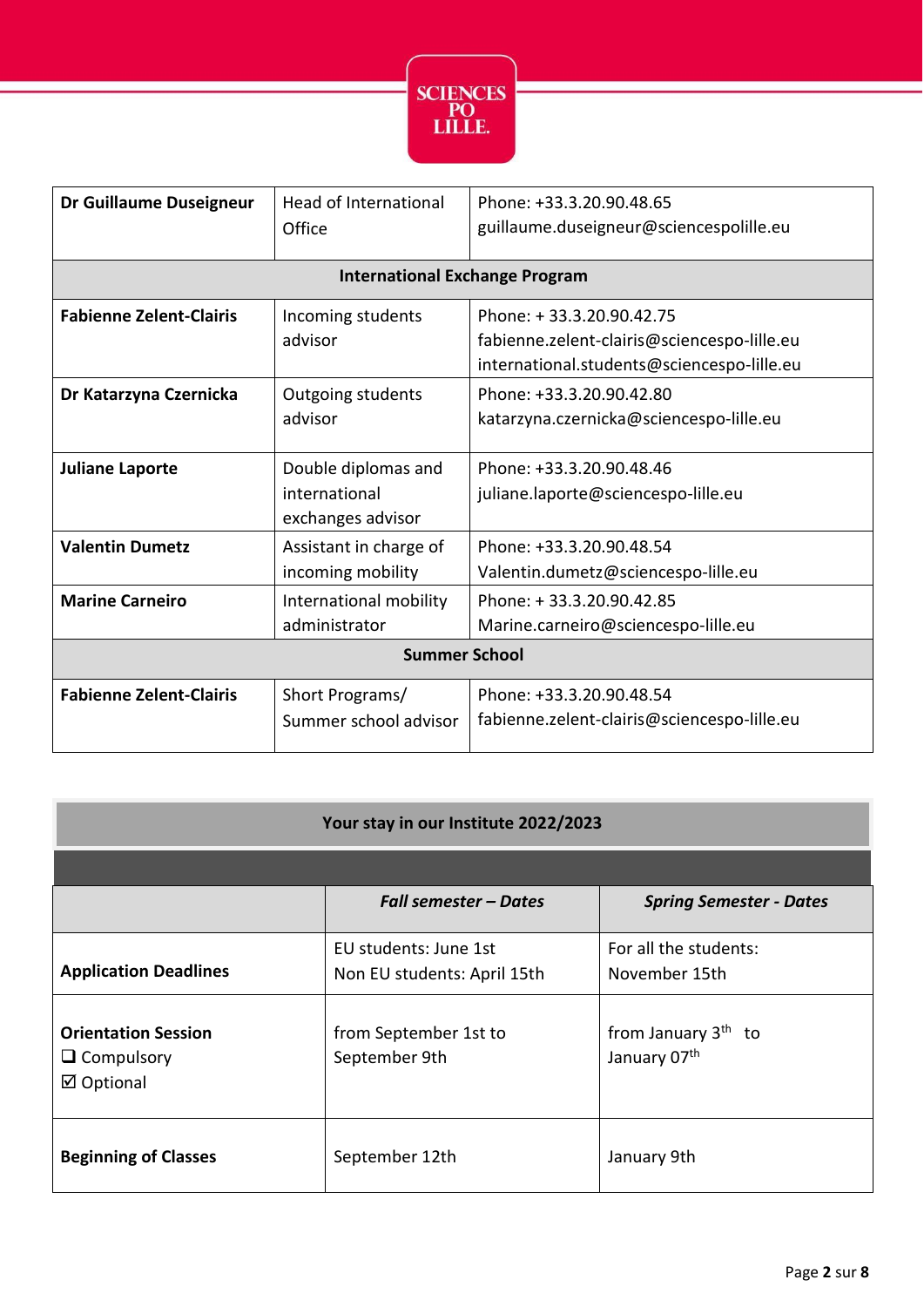

| <b>End of Classes</b> | December 16th | Mid-May                       |
|-----------------------|---------------|-------------------------------|
| <b>Exam Period</b>    | December      | from mid-May<br>to early June |

| <b>Application Process</b> | Nominated students need to fill out the online application form. The  |
|----------------------------|-----------------------------------------------------------------------|
|                            | link is provided by Sciences Po Lille's Incoming Mobility Team to the |
|                            | Sending University's Coordinator.                                     |
|                            |                                                                       |

| Type of Agreement | ☑ Erasmus Student Exchange Ø Bilateral agreement |
|-------------------|--------------------------------------------------|
|                   |                                                  |

| Level/Courses/          | ☑<br>Undergraduate |
|-------------------------|--------------------|
| <b>Programs offered</b> | ☑<br>Graduate      |

| <b>TOEFL</b> | Not required |
|--------------|--------------|
|              |              |

| VISA for non EU students | $\boxtimes$ Compulsory $\Box$ Optional |
|--------------------------|----------------------------------------|
|                          |                                        |

| Various holidays 2022/2023 | Vacances de la Toussaint (Automn break) from<br>October 29 <sup>th</sup> to November 6 <sup>th</sup>   |
|----------------------------|--------------------------------------------------------------------------------------------------------|
|                            | Vacances de fin d'année (Christmas break) from<br>December 17 <sup>th</sup> to January 3 <sup>rd</sup> |
|                            | Vacances d'hiver (Winter break) from<br>February 18 <sup>th</sup> to February 26 <sup>th</sup>         |
|                            | Vacances de printemps (Spring break) from<br>April 22 <sup>nd</sup> to April 30 <sup>th</sup>          |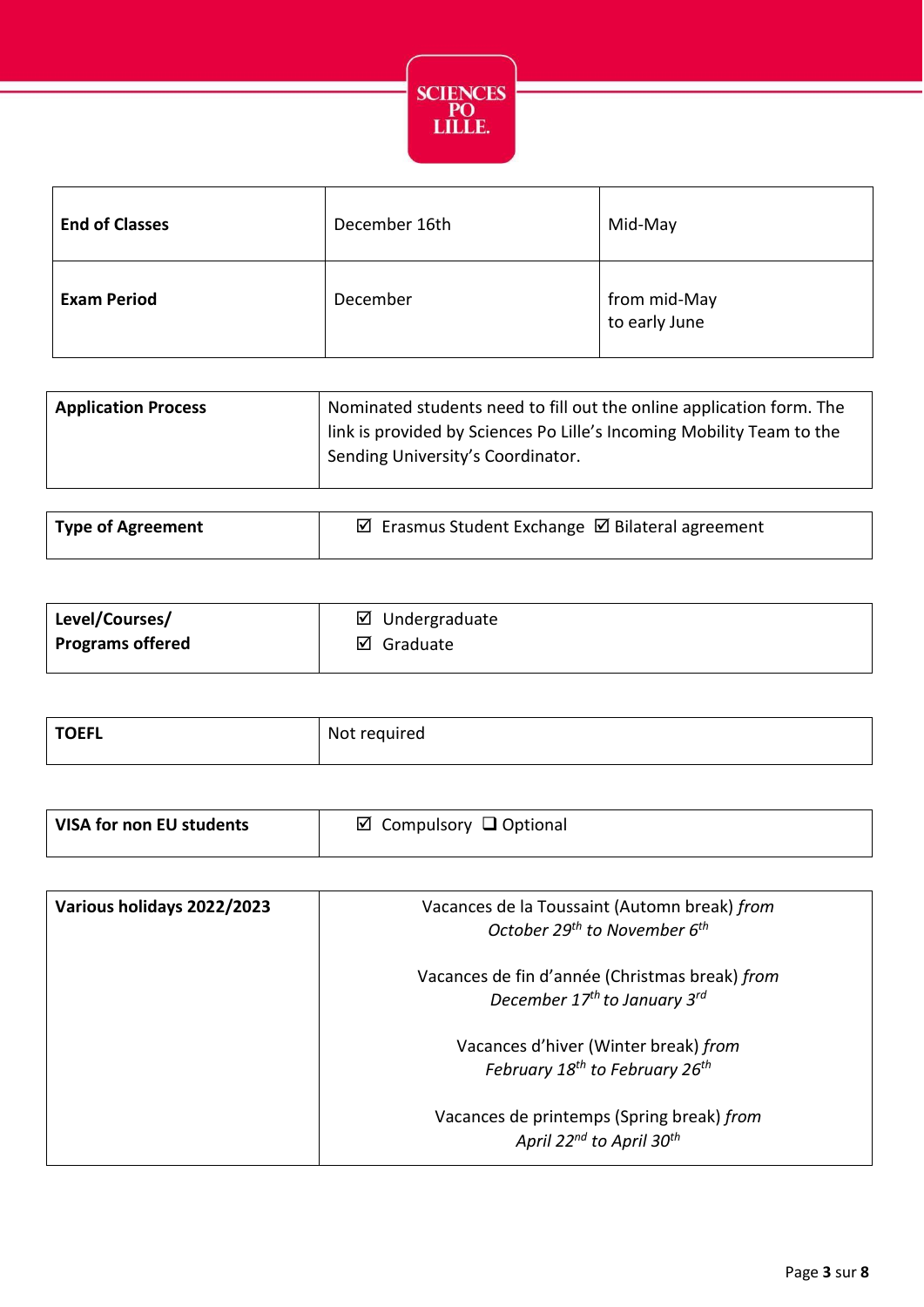

| <b>Course</b>                         | http://www.sciencespo-lille.com/current-                                                                                                                                                                                                                                                                                                                                                                                                                                                                                                                                                                                                                                                                                                                                                                                                                                                                                                                             |
|---------------------------------------|----------------------------------------------------------------------------------------------------------------------------------------------------------------------------------------------------------------------------------------------------------------------------------------------------------------------------------------------------------------------------------------------------------------------------------------------------------------------------------------------------------------------------------------------------------------------------------------------------------------------------------------------------------------------------------------------------------------------------------------------------------------------------------------------------------------------------------------------------------------------------------------------------------------------------------------------------------------------|
| <b>Information/Syllabus</b>           | internationalstudent/international-exchange-students/courses                                                                                                                                                                                                                                                                                                                                                                                                                                                                                                                                                                                                                                                                                                                                                                                                                                                                                                         |
| <b>Course</b>                         | The student will select her/his courses during the first two weeks at                                                                                                                                                                                                                                                                                                                                                                                                                                                                                                                                                                                                                                                                                                                                                                                                                                                                                                |
| <b>Selection/Procedure</b>            | Sciences Po Lille.                                                                                                                                                                                                                                                                                                                                                                                                                                                                                                                                                                                                                                                                                                                                                                                                                                                                                                                                                   |
| <b>Certificat d'Etudes Politiques</b> | The IEP proposes to its international students who have a good level<br>in French to prepare a specific degree (Diplôme Universitaire): le<br>Certificat d'Etudes Politiques (CEP) (= the Certificate of Political<br>Studies).<br>In order to obtain the CEP, students have to attend specific classes :<br>$\ddagger$ 2 fundamental courses<br>Institutions politiques comparées (20 hours) = 7 ECTS (1st<br>semester), - Vie politique et institutions françaises (20 hours) = 7 ECTS<br>$(2^{nd}$ semester).<br>$\ddagger$ 2 "conférences de méthode" (during the entire academic<br>year) to be chosen between:<br>Sociologie Politique (36 hours) = 12 ECTS,<br>Problèmes Internationaux Contemporains (36 hours) = 12 ECTS,<br>- Questions Economiques Contemporaines (36 hours) = 12 ECTS.<br>Construire l'action publique. Actions publiques comparées (36<br>$hours$ = 12 ECTS<br>Enjeux économiques et sociaux contemporains (36 hours)=12<br><b>ECTS</b> |
|                                       | Please note that attendance at these "conférences de méthodes" is<br>obligatory.<br>$\downarrow$ A minimum of 5 courses to be chosen within the list of courses<br>available to international students.<br>$\downarrow$ A "grand Oral": an oral exam testing the general knowledge of<br>the students and their capacity to structure what they have<br>learned = 5 ECTS.                                                                                                                                                                                                                                                                                                                                                                                                                                                                                                                                                                                            |
| <b>Course Load per</b>                | All depends on the needs of the students. Please note that most of the                                                                                                                                                                                                                                                                                                                                                                                                                                                                                                                                                                                                                                                                                                                                                                                                                                                                                               |
| semester                              | courses are worth 5 ECTS or 6 ECTS.                                                                                                                                                                                                                                                                                                                                                                                                                                                                                                                                                                                                                                                                                                                                                                                                                                                                                                                                  |
| Language of Instruction               | A majority of courses are taught in French language.<br>We propose enough English taught courses for students with no<br>French to complete an entire semester (or academic year).<br>We also offer 4-5 courses in Spanish each semester.                                                                                                                                                                                                                                                                                                                                                                                                                                                                                                                                                                                                                                                                                                                            |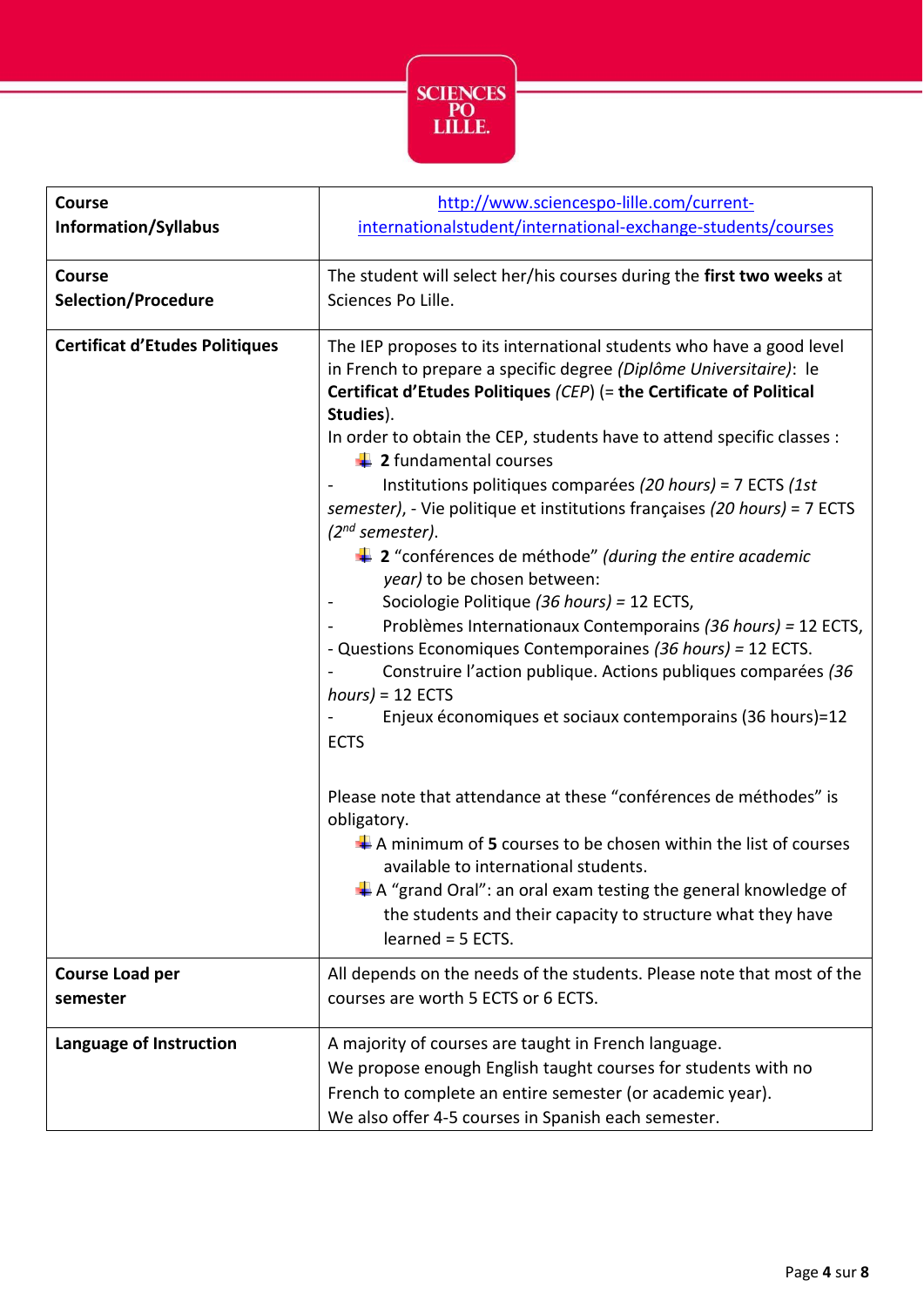

| <b>Campus Facilities and</b> | Our Institute is not located on a campus so we cannot provide/secure |
|------------------------------|----------------------------------------------------------------------|
| accommodation                | accommodation for students. But Lille is a great metropolis which    |
|                              | offers many facilities and lodging for students.                     |
|                              | SPL proposes an housing platform which provides many options for     |
|                              | exchange students:                                                   |
|                              | http://www.sciencespo-lille.com/housing-solutions                    |
|                              |                                                                      |

| <b>Your arrival in France</b>                                                                                                                                             |                                                                                                                                                                                                                                                                                                           |  |  |  |
|---------------------------------------------------------------------------------------------------------------------------------------------------------------------------|-----------------------------------------------------------------------------------------------------------------------------------------------------------------------------------------------------------------------------------------------------------------------------------------------------------|--|--|--|
|                                                                                                                                                                           |                                                                                                                                                                                                                                                                                                           |  |  |  |
| <b>Arrival information</b><br>Pick-up assistance<br>Where                                                                                                                 | ⊠ No<br>$\Box$ Yes (but it has to be requested before)<br>$\Box$ Train Station<br>$\Box$ Airport                                                                                                                                                                                                          |  |  |  |
| Administrative formalities upon<br>your arrival $\square$<br>health insurance<br>$\Box$ personal liability<br>insurance<br>$\Box$ residence permit<br>$\Box$ bank account | ☑<br>Compulsory $\Box$ Optional<br>Compulsory $\Box$ Optional<br>☑<br>☑<br>Compulsory $\Box$ Optional (usually it is compulsory to have a<br>guarantor)<br>Optional but it is highly recommended (you need a bank<br>☑<br>account to simplify administrative procedures :<br>accommodation, mobile phone) |  |  |  |

| <b>Examples of living expenses</b>              |                     |
|-------------------------------------------------|---------------------|
| <b>Based on prices current in May 2019</b>      | Price in $\epsilon$ |
| Transports in Lille (subway, tramway and buses) |                     |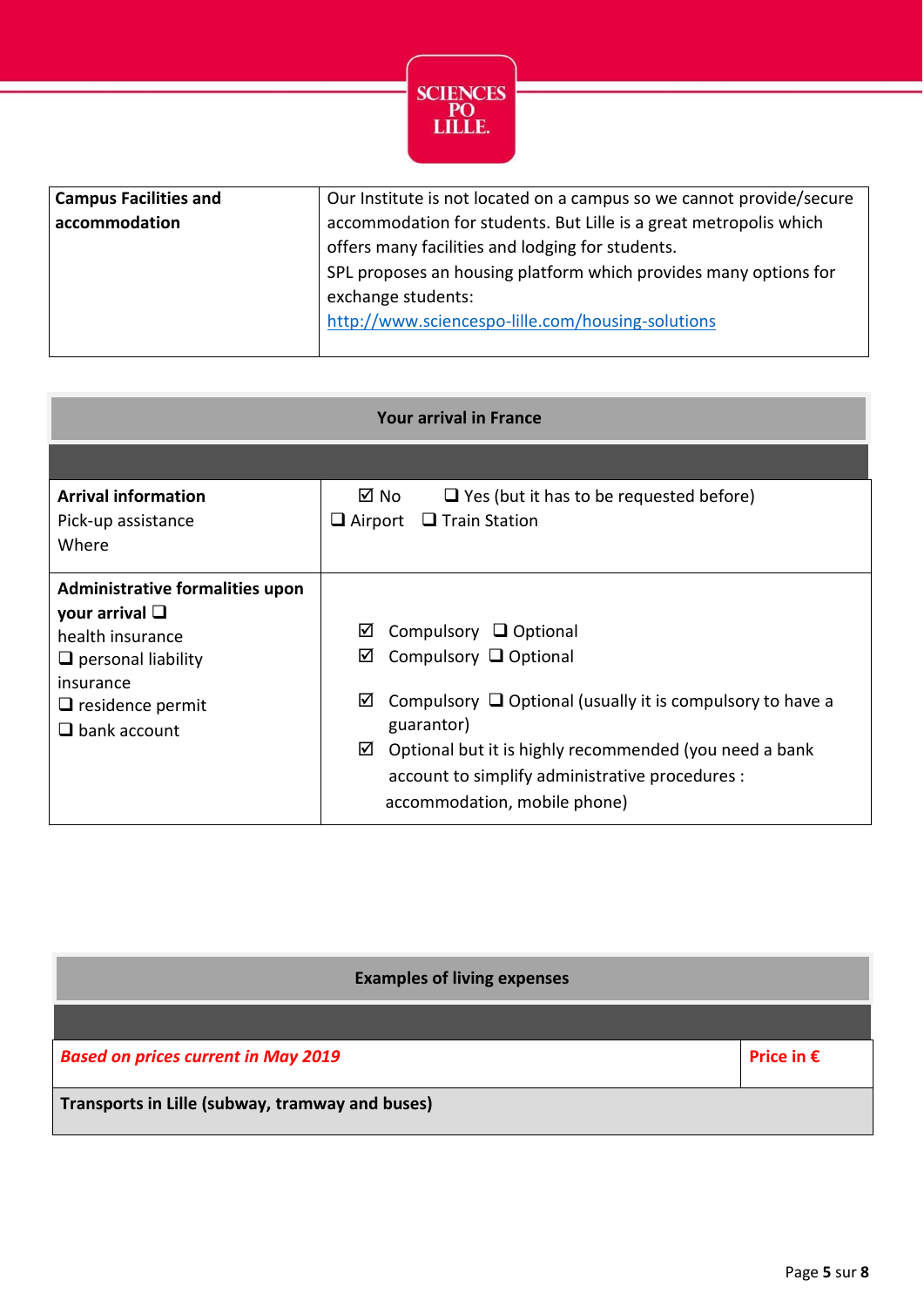

| 1 ticket<br>Book of 10 tickets                                                        | 1,60<br>14,00 |
|---------------------------------------------------------------------------------------|---------------|
|                                                                                       |               |
| You can take a season ticket or obtain a reduction if you are less than 26 years old. | 11,20         |
| See: https://www.transpole.fr/default.aspx                                            |               |
|                                                                                       |               |
| <b>Trains and Buses from Lille</b>                                                    |               |
| <b>SNCF</b>                                                                           |               |
| <b>Trains</b><br>$\bullet$                                                            |               |
| Lille - Paris (return ticket)                                                         | 15 to 70      |
| Lille - Brussels (return ticket)                                                      | 19 to 40      |
| Lille - London (return ticket)                                                        | 65 to 180     |
| Carte Jeune (12-27 years old)                                                         | 50            |
| People who are less than 26 years old have often reduced prices                       |               |
| Oui Bus:<br>$\bullet$                                                                 |               |
| Lille - Paris                                                                         | 9 to 25       |
| Lille - Brussels                                                                      | 9 to 15       |
| Lille - London                                                                        | 29 to 45      |
|                                                                                       |               |
| You can also look for other options such as                                           |               |
| "Bla Bla Car" (Car-Pooling website)                                                   | 10 to 18      |
| Lille - Paris                                                                         | 17 to 28      |
| Lille - Brussels                                                                      | 19 to 27      |
| Lille - Londres                                                                       |               |
| Mega Bus:                                                                             |               |
| Lille - Paris                                                                         | 1 to 17       |
| Lille - London                                                                        | 12 to 40      |
| etc.                                                                                  |               |
|                                                                                       |               |
|                                                                                       |               |
|                                                                                       |               |

| <b>Cultural activities</b> |  |
|----------------------------|--|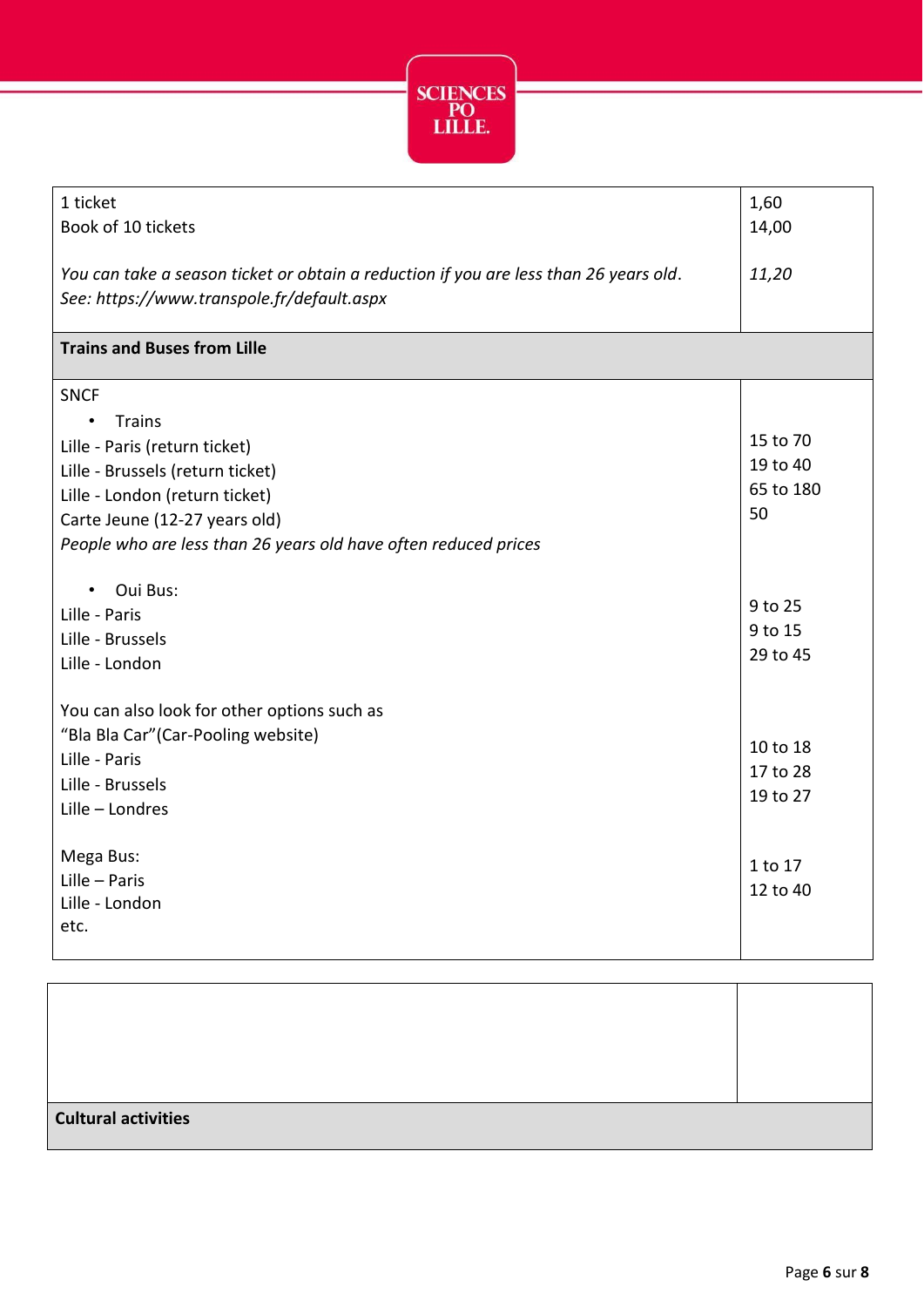

| Fine Arts Museum (student rate)<br>Charles de Gaulle Birth place (student rate)<br>Others museums (student rate)<br>Cinema (student rate)<br>Opera<br>Sebastopol Theatre | 4,00<br>3,00<br>2,60 to 6<br>7,90<br>5 to 69<br>20 to 60               |
|--------------------------------------------------------------------------------------------------------------------------------------------------------------------------|------------------------------------------------------------------------|
| (Some museums are free on the first Sunday of the month for students)                                                                                                    |                                                                        |
| <b>Sports</b>                                                                                                                                                            |                                                                        |
| Competition (soccer, basketball)<br>Practice (sports are proposed by the University)                                                                                     | 20 to 50<br>4 to 10                                                    |
| <b>Pastimes</b>                                                                                                                                                          |                                                                        |
| <b>CD</b><br><b>Book</b><br>"Pocket Books"<br>The press                                                                                                                  | 15<br>18,00<br>7,00                                                    |
| French newspaper<br>Daily<br>Weekly<br>Foreign newspapers<br><b>Housing</b>                                                                                              | $1$ to $2$<br>$2$ to $4$<br>$3$ to $5$                                 |
| Hall of residence<br>Personal<br>room                                                                                                                                    | 250 to 400<br>250 to 650                                               |
| Food                                                                                                                                                                     |                                                                        |
| Bread Potatoes (1kg)<br>Rice (1kg)<br>Eggs $(6)$<br>Cheese<br>Fruits and vegetables (1kg)<br>1 steak<br>Milk (1l)<br>Soda (1l)                                           | 1,50<br>1,70<br>2,00<br>1,50<br>$2$ to 5<br>$2$ to $6$<br>1,00<br>1,20 |
| Beer (at the table)                                                                                                                                                      | 3,80                                                                   |